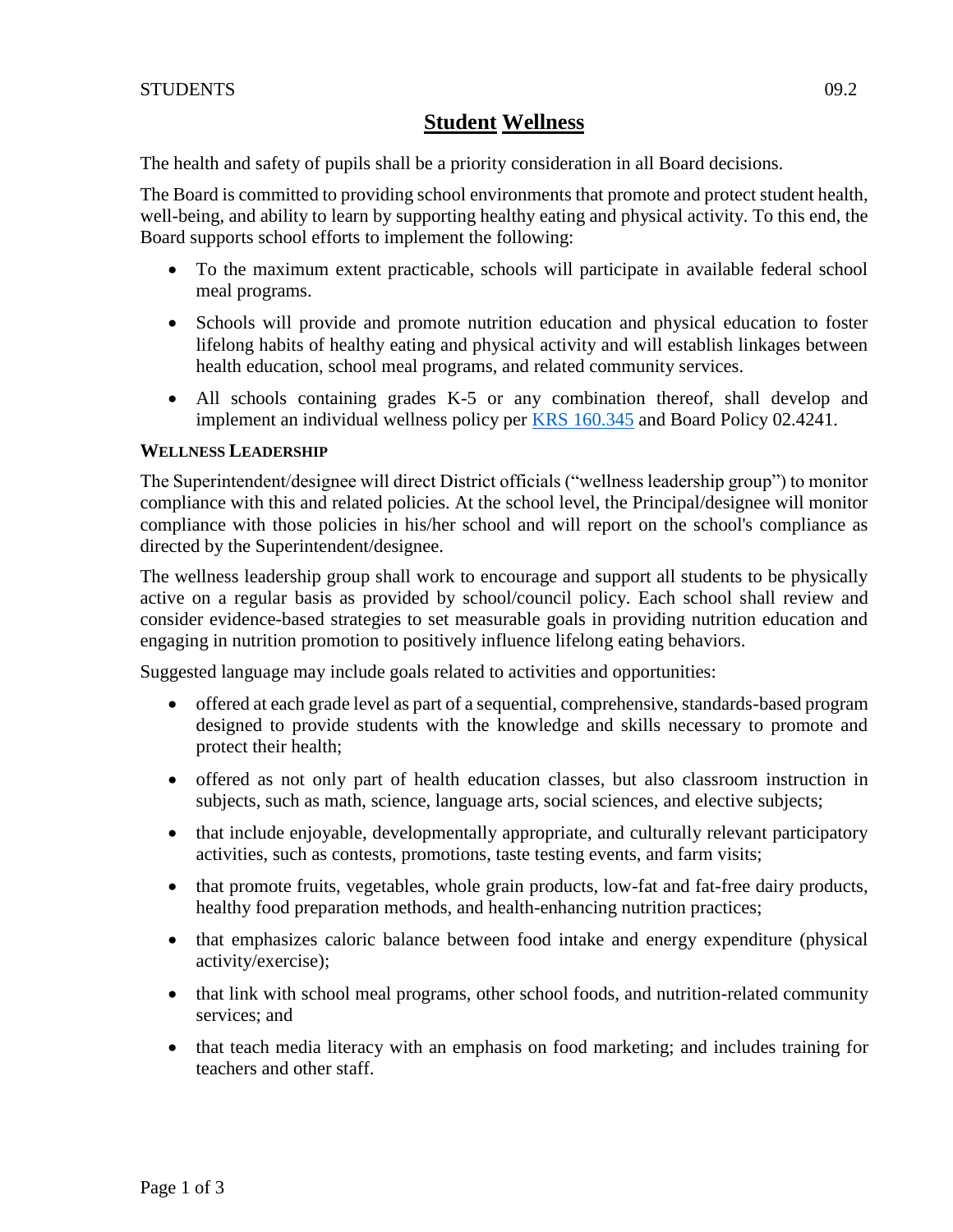# **Student Wellness**

### **PHYSICAL ACTIVITY AND PHYSICAL EDUCATION**

Each school council of a school containing grades K-5 or any combination thereof, or if there is no school council, the Principal, shall develop and implement a wellness policy that includes moderate to vigorous physical activity each day and encourages healthy choices among students consistent with [KRS 160.345](http://policy.ksba.org/DocumentManager.aspx?requestarticle=/KRS/160-00/345.pdf&requesttype=krs) and Board Policy 02.4241.

#### **DISTRICT WELLNESS PLAN/PUBLIC AND STAFF INPUT**

The District shall actively seek to engage students, parents, physical and/or health education teachers, school food service professionals, school health professionals, school board members, school administrators, and other interested community members in developing, implementing, monitoring, and reviewing this Policy and in providing input on the District Wellness Plan.

The District shall permit community participation in the student wellness process by:

- Making a nutrition and physical activity report to be prepared by the School Nutrition Director available to the public on the District website no later than sixty (60) days prior to the public forum covered in [KRS 158.156](http://policy.ksba.org/DocumentManager.aspx?requestarticle=/KRS/158-00/156.pdf&requesttype=krs) [\(702 KAR 006:090\)](http://policy.ksba.org/documentmanager.aspx?requestarticle=/kar/702/006/090.htm&requesttype=kar).
- Discussing the findings of the nutrition report and physical activity report and seeking public comments during a publicly advertised special Board meeting or at the next regularly scheduled Board meeting following the release of the nutrition and physical activity reports.
- Holding an advertised public forum by January 31 of each year, to present a plan to improve the school nutrition and physical activities in the District in accordance with **KRS** [158.856.](http://policy.ksba.org/DocumentManager.aspx?requestarticle=/KRS/158-00/856.pdf&requesttype=krs)

The Superintendent shall submit the wellness plan that includes a summary of the findings and recommendations of the nutrition and physical activity report as required by May 1 of each year to the Kentucky Department of Education (KDE).

The Wellness Plan submitted to KDE shall include within the findings and recommendations the following:

- 1. Extent to which the District is in compliance with this Policy;
- 2. A comparison of how the District measures up to model wellness policies provided by recognized state and national authorities; and
- 3. A description of the measurable progress made towards reaching goals of the District wellness policy and addressing any gaps identified in the wellness report for the previous year.